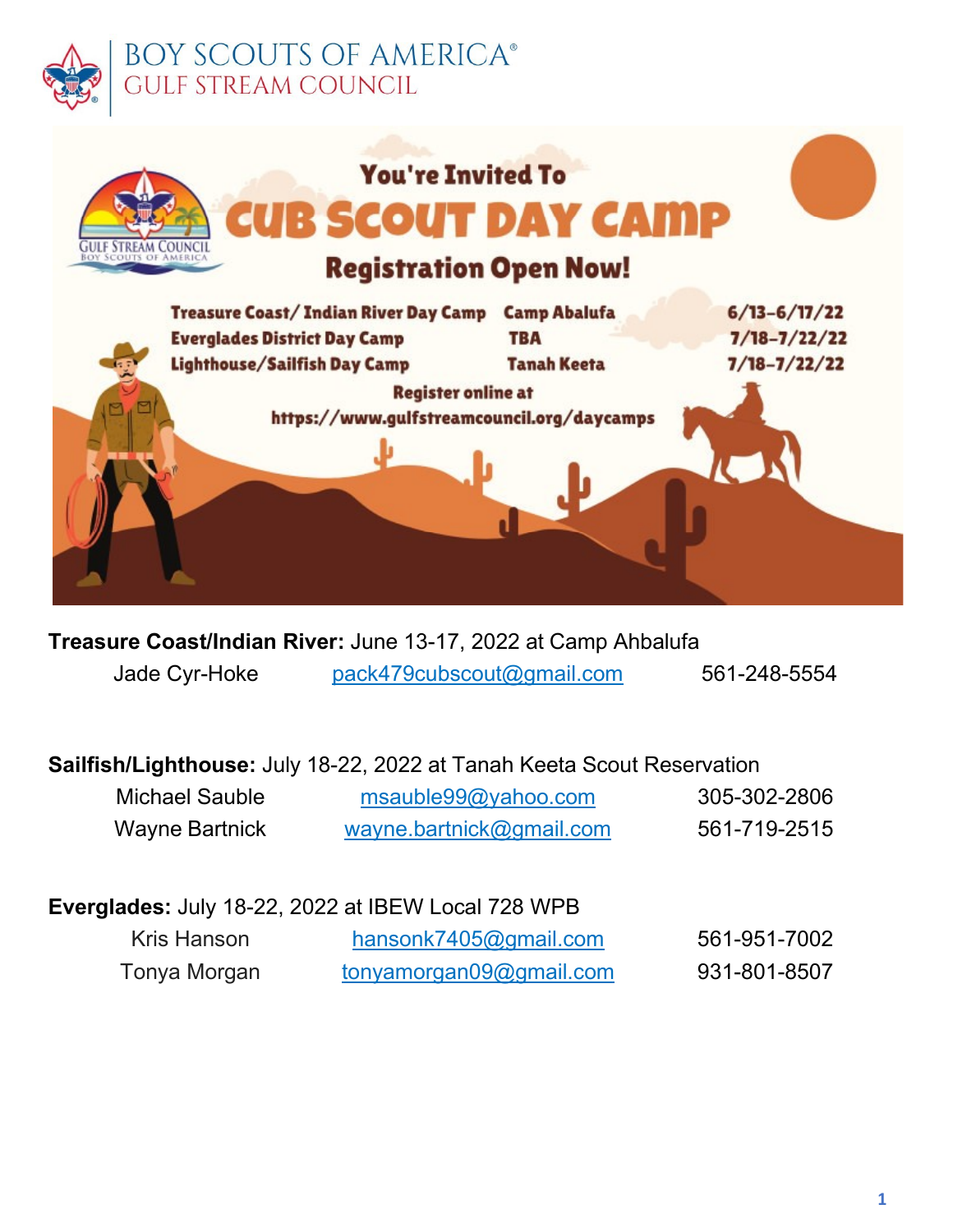# **Table of Contents**

<span id="page-1-0"></span>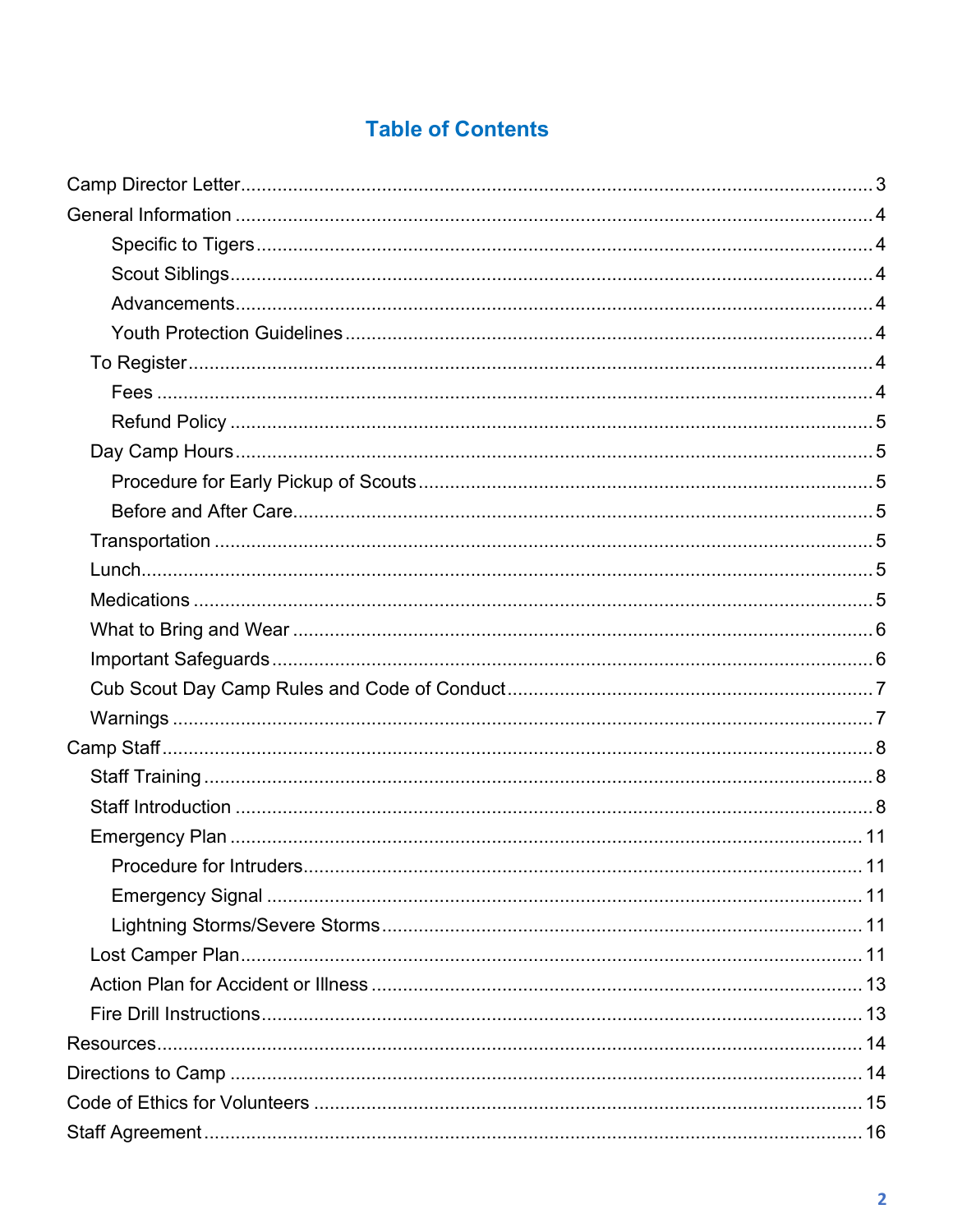# **Camp Director Letter**

#### Welcome!

It is a pleasure to present this booklet to you on behalf of our Cub Scout Day Camp Family. I hope that you find this guide informative and useful. It will serve as an introduction to those new to the program and refresher for the veterans.

The camp is planned and administrated by our team of Day Camp Professionals utilizing Associate Guides of Program and Staff. Please note, we are looking for additional adults to assist for every five Cub Scouts enrolled in Day Camp. The volunteers need not volunteer for the entire week, so long as there is coverage for supporting the program.

This year, the Cub Scout Day Camp theme is *Wild, Wild West*, where we will have a "rootin', tootin'" adventure as we journey across the United States, build railroads, experience the Gold Rush, and live on the frontier. Scouts will enjoy crafts, games, sports, and aquatics activities. We will promote Scouting and the Scout spirit in our activities while we balance a program in both education and advancement all while staying in the theme of *Wild, Wild West.* The program is designed for all registered Cub Scouts (scouts who have completed Kindergarten and not yet completed 5<sup>th</sup> grade).

If you have any questions, please do not hesitate to contact your District's Day Camp Leadership. We wish to thank you for your support and dedication to our camp! We know from experience how much the boys and girls enjoy themselves and appreciate your involvement.

| Jade Cyr-Hoke                   | Michael Sauble                       | <b>Kris Hanson</b>           |
|---------------------------------|--------------------------------------|------------------------------|
| <b>Treasure Coast Director</b>  | Sailfish/Lighthouse Director         | Everglades Director          |
| pack479cubscout@gmail.com       | msauble99@yahoo.com                  | hansonk7405@gmail.com        |
| 561-248-5554                    | 305-302-2806                         | 561-951-7002                 |
|                                 | Wayne Bartnick                       | Tonya Morgan                 |
|                                 | <b>SF/LH Program Director</b>        | Everglades Program Director  |
|                                 | wayne.bartnick@gmail.com             | tonyamorgan09@gmail.com      |
|                                 | 561-719-2515                         | 931-801-8507                 |
| <b>Tiffany Brown</b>            | <b>Brad Weaver</b>                   | <b>Brian Boyle</b>           |
| <b>TC/IR District Executive</b> | <b>ISF District Executive</b>        | <b>IEG District Director</b> |
| Tiffany.BrownSmith@scouting.org | Brad.Weaver@scouting.org             | Brian.Boyle@scouting.org     |
|                                 |                                      |                              |
| June 13-17, 2022                | July 18-22, 2022                     | <b>July 18-22, 2022</b>      |
| <b>Camp Ahbalufa</b>            | <b>Tanah Keeta Scout Reservation</b> | <b>IBEW Local 728 WPB</b>    |
| 3548 Selvitz Rd                 | 8501 SE Boy Scout Rd                 | 4620 Summit Blvd             |
| Fort Pierce, FL 34981           | Tequesta, FL 33469                   | West Palm Beach, FL 33415    |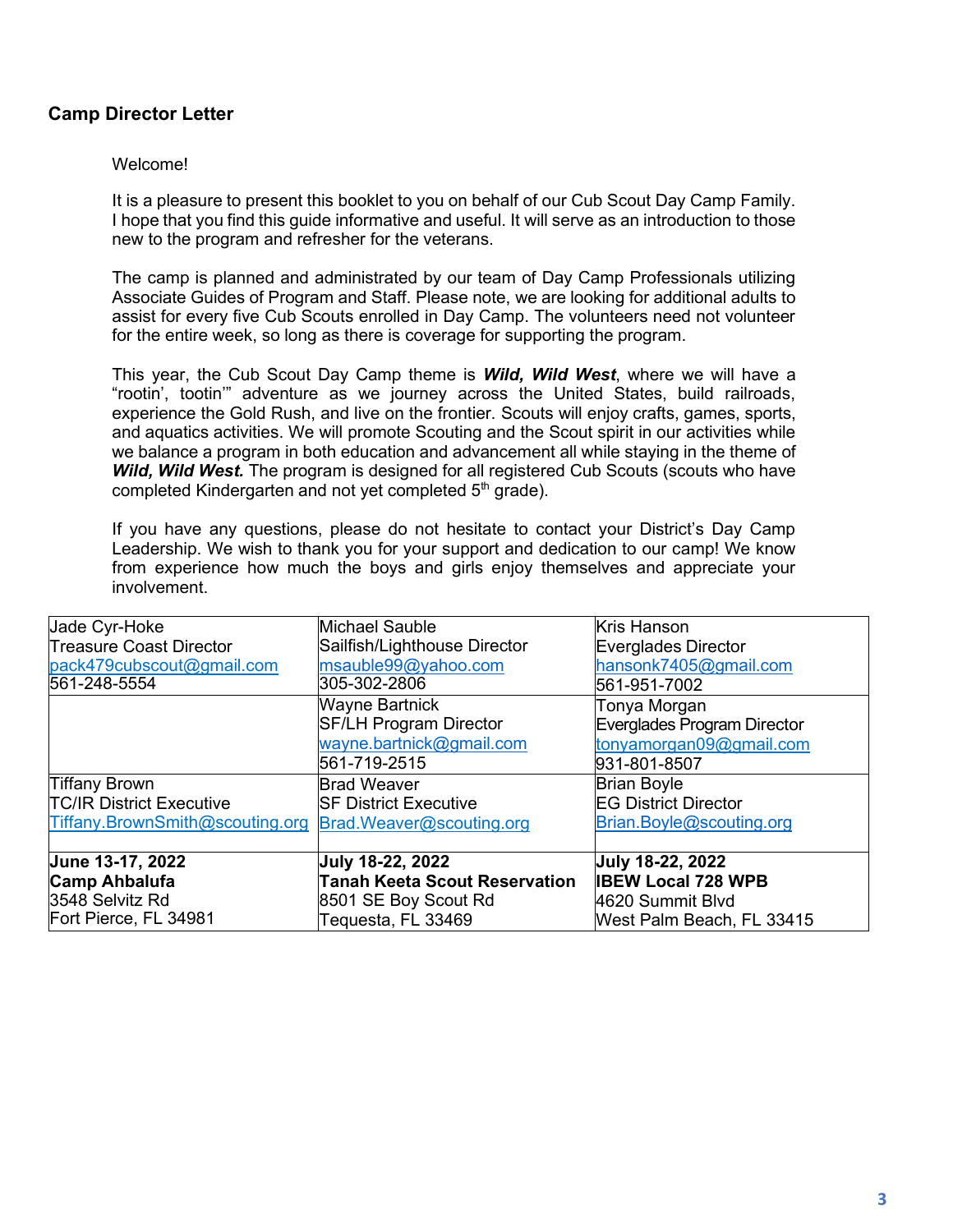#### <span id="page-3-0"></span>**General Information**

**All registered Cub Scouts are welcome to attend. Campers will be assigned by Scout Rank to a den.** Any camper **not** already registered with a pack must pay current registration fee (to accompany a BSA registration form) **and** the Day Camp registration fee with completed application.

#### **Specific to Tigers**

Tigers—Cubs who have just completed kindergarten and are going into the first grade in the fall–According to BSA policy, each Tiger Scout must be accompanied by a parent or guardian partner at all Scout activities. Therefore, this adult must attend camp every day and must fill out a separate registration. Tiger partners only pay for their t-shirt. There is no additional fee, but they are not considered volunteers as they are part of their cub's program.

#### **Scout Siblings**

\*Our **Siblings Program** is for children of **Camp Volunteers** only and is designed for younger siblings of Scouts who are at least two years old and potty trained. Each child must also have a health form and cover sheet on file.

#### **Advancements**

The program at Day Camp contains a well-balanced variety of achievements, electives, and activity badges. Our camp director and area directors (often referred to as Den Leaders) will note activities and participation for every Scout. Although we will track and record each scout's accomplishments while at camp, it is the parent's responsibility to transmit the information to their pack leader so that their scout can receive the appropriate recognition. Upon the last day of camp, each camper shall receive a record of what they accomplished at camp.

#### **Youth Protection Guidelines**

All volunteers must be trained in Youth Protection. A copy of your training certificate is required along with your signed staff agreement. If you are not currently trained, you must complete online Youth Protection Training at [www.myScouting.org. I](http://www.myscouting.org/)f any assistance is needed, please contact your camp's Director or Program Director.

## **To Register**

Register online through [www.gulfstreamcouncil.org/daycamps. L](http://www.gulfstreamcouncil.org/daycamps)ogin as an individual / family (if you have not already created an account) and click "your roster" to add your attendees. (If you add your entire family, the system will remember it and you will not have to do so again.) Select "Event Registration" and make sure that the "Switch Event/Facility" is noted as "Day Camps." Youth Registrations will have a "+ New" tab. Click it and select 1) your youth, 2) how they wish to attend (see fee structure below) and 3) the Day Camp you wish to attend. Then click "Create Registration." (Please note: if your child was registered last year, their name will show in the event registration. To register for this year, click "+ New Youth". On the screen, "Add Event Registration," note any allergies or dietary restriction, grade, shirt size and any notes to better prepare for your scout. Add additional shirts by selecting the youth, then selecting, "Shirts and Additional Items" then dragging the shirt size into the column.

#### **Fees**

\$120.00 per camper if before April 16, 2022 \$140.00 per camper if before May 21, 2022 (Everglades/Sailfish/Lighthouse if before June 18, 2022) \$170.00 per camper on or after May 21, 2022 (Everglades/Sailfish/Lighthouse on or after June 18, 2022)

#### \$15.00 per Tiger Partner

Staff children get a DISCOUNT! If you are a full-time volunteer – an adult who works all five days of camp and attends the staff training – you pay only \$75.00 per camper. Full-time volunteers also receive a free T-shirt.

#### \$10.00 extra T-shirts

\$5.00 per day – Before/After Care from 8-9am and 4-5pm (\$25 flat fee)

\*\*Parents must be on staff for at least 5 days and attend Staff Training to be considered full time. Fee Includes: Day camp, patch, T-shirt, cup, all crafts, sports, and camp activities, and of course, lots of FUN!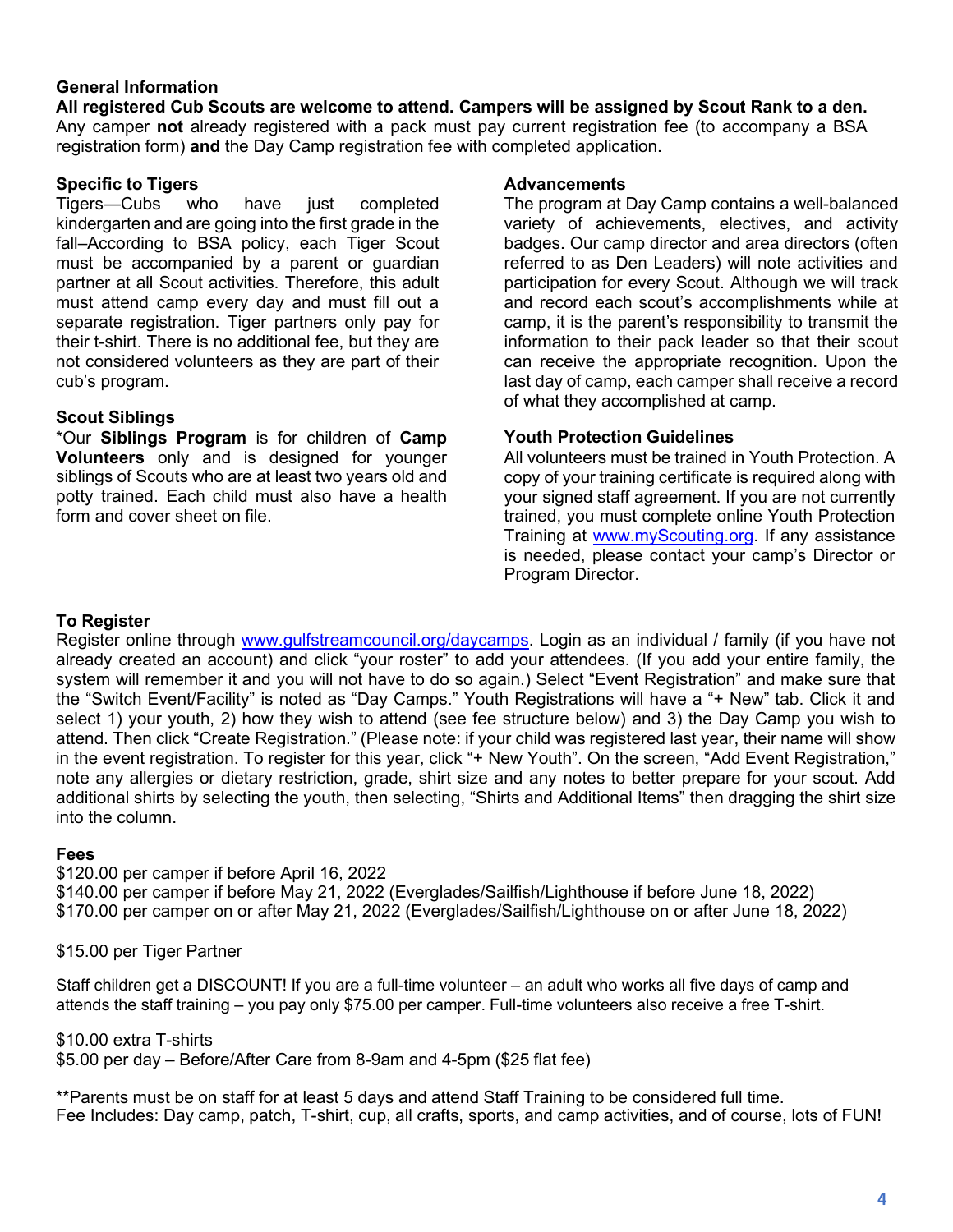## <span id="page-4-0"></span>**Refund Policy**

Refund requests must be in writing and submitted to the District Director or Executive. Cub Scout Day Camp will follow the Gulf Stream Council's standard refund policy, which can be viewed here: [www.gulfstreamcouncil.org/files/33720/Refund-Policy](http://www.gulfstreamcouncil.org/files/33720/Refund-Policy)

# **Day Camp Hours: Transportation**

| Treasure Coast  9:00am - 5:00pm      |  |
|--------------------------------------|--|
| Sailfish/Lighthouse  9:00am - 4:00pm |  |
|                                      |  |

#### **Transportation and Authorization to Release**

Scouts must be signed in with their den leaders 15 minutes prior to the start of camp each morning. Each scout must be signed out with the same den leader at the end of each day. No scout is permitted to come or leave without an authorized adult speaking to the den leader each time. Den leaders will verify that the person picking up the scout is listed as authorized to pick up the scout. People other than the authorized person must present written permission from the scout's parent or guardian, as well as a picture ID. If the person cannot provide this authorization, only the Camp Director may approve the release of the scout to the adult in question. The Director will provide a written permission card to be given to the den leader who will allow the adult to sign the den sign out log and take the scout(s).

**IMPORTANT:** On the new BSA Med Forms, there is a section to list Adults Authorized to take the Scout to and from events, as well as Adults NOT Authorized to take Scout to and from events. **Please make sure these sections are completed!**

# **Procedure for Early Pick-up of Scouts**

Any parent, who is picking up a child early from camp must first check in at Camp Headquarters. The Camp Director will provide a card and directions to the scout's current location, which gives the authorized adult the authority to enter camp and pick up the scout. Upon arrival to the den site, the adult will give the den leader the completed card, sign the scout out on the Den Sign Out Log, and then be allowed to leave.

# **Before and After Care**

Some parents may need additional time to allow for work schedules. For \$25 per week blanket fee, you can utilize our before and after care option as many times as needed. The morning care runs from 8:00-9:00am, and aftercare runs from 4:00-5:00pm. (Treasure Coast's camp does not offer this as their camp begins earlier and ends later.) Scouts must be signed in each morning and signed out each evening. No Scout is permitted to leave or come to camp without an authorized adult speaking to their camp den leader.

Parents are responsible for their scout's transportation to and from camp. You might arrange to carpool by seeing if others from your pack are attending. For those planning to carpool: everyone must follow the rules and procedures outlined in *The Guide to Safe Scouting*. Several important points are:

- All drivers must have a valid operator's license and be at least 18 years of age.
- Seat belts must be provided and used by all passengers and the driver except in school and commercial busses.
- Trucks, trailers, and campers shall not be used to transport Scouts and leaders except in the cab.
- Drivers shall operate vehicles at reasonable speed and in accordance with state andlocal laws.
- All vehicles must be covered by a public liability and property damage insurance policy as required by the Florida State law.

#### **Lunch**

Lunch is not provided. Please provide a healthy lunch and drink in a lunch bag with the youth's name clearly labeled. Please ensure that the lunch does not require refrigeration or heating. Snacks and water are provided.

#### **Special Needs**

If there is a camper that has special needs, please talk with the camp director about those needs so we may devise a plan to accommodate them to make their week more enjoyable.

#### **Medications**

All medications (*in the original prescribed bottle*) MUST be given to the camp health officer with written instructions. If the camper requires an asthma inhaler or an epi-pen, please notify the directors and the camp health officer. Please note campers must be 24 hours without fever reducing medicine and without a fever of 100 or higher or vomiting. If a child has a fever or shows signs of illness such of vomiting or diarrhea, the parent will be contacted to pick the child up. Please do not return the child to camp until the child has 24-hours symptom free. This protects the staff and other children from becoming infected.

# *Qualified First Aid is available at all times*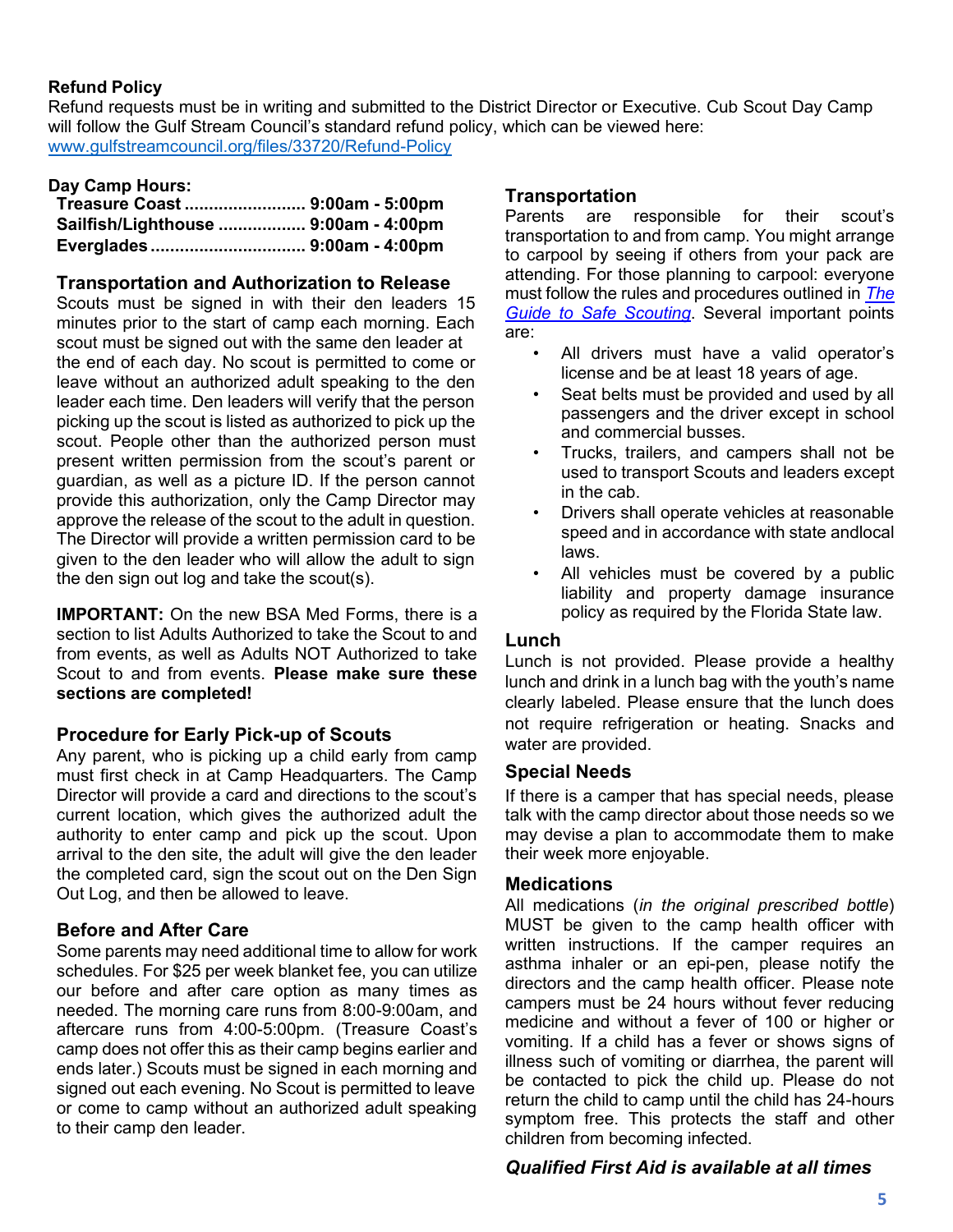#### <span id="page-5-0"></span>**What to Bring and Wear**

- Please bring the completed Part A and B of the BSA Medical Form.
- Everyone wears their official camp T-shirt daily. Although each Scout will receive one camp T-shirt and a plastic water bottle, additional shirts are available for purchase at \$10 each.
- Campers should come prepared with a mask and personal hand sanitizer.
- Clearly label a healthy lunch and drink in a lunch bag with the scout's name. It's best if the lunch does not require refrigeration or heating. Snacks and water will be provided.
- Swim trunks, towel, and extra change of clothes if they don't wear "trunks" all day are needed for the water activities.
- Apply sunscreen at home daily before camp and send extra for the week. Don't forget your hat!
- Bug repellant.
- **All items should be marked with your Scout's name and Pack number. Even what your Scout wears to camp!**
- Rain gear—we have fun rain or shine!
- Backpack each day for their gear and projects.

#### **What NOT to Bring and Wear**

- No flip flops, sandals, or shoes with wheels allowed. Water shoes only permitted for the water activity time but bring other shoes for the athletic activities. *CLOSED-TOE SHOES PLEASE!*
- **Knives**
- Toys
- Valuables
- Electronic or battery-operated devices
- Water guns and Super Soaker guns

#### **Important Safeguards**

- Please remember that the camp uniform for campers and staff is the camp T-shirt or Class A uniform, shorts or pants, sneakers (or other closed-toe shoes) and socks, hats or visors are recommended.
- Please wear the camp uniform each day you are in camp to aid in camp security. With everyone dressed the same, it is easy to spot when we have someone in camp that should not be. If you notice someone incamp you do not recognize and not in a camp uniform, please direct him or her to thecamp headquarters immediately.
- All visitors must report to the Main Pavilion to sign in before entering the camp. Any camper leaving early must first be signed out at Camp Headquarters (Main Pavilion) and then signed out with the Den Leader. Please read the Procedure for Early Pickup Procedure.
- Den Leaders are responsible to make sure each camper gets signed out upon pickup at the end of each day.
- Please report any medical problems, illness or accident, no matter how small (ant bites, bee stings, any blood) to First Aid.
- Remember to drink plenty of water and/or fluids throughout the day. Also remind the campers to drink plenty of water, which will be provided at each station. The number one health concern during camp is dehydration.
- Wear plenty of sunscreen every day at least SPF30.

**Always use the buddy system whenever a camper needs to leave their den.**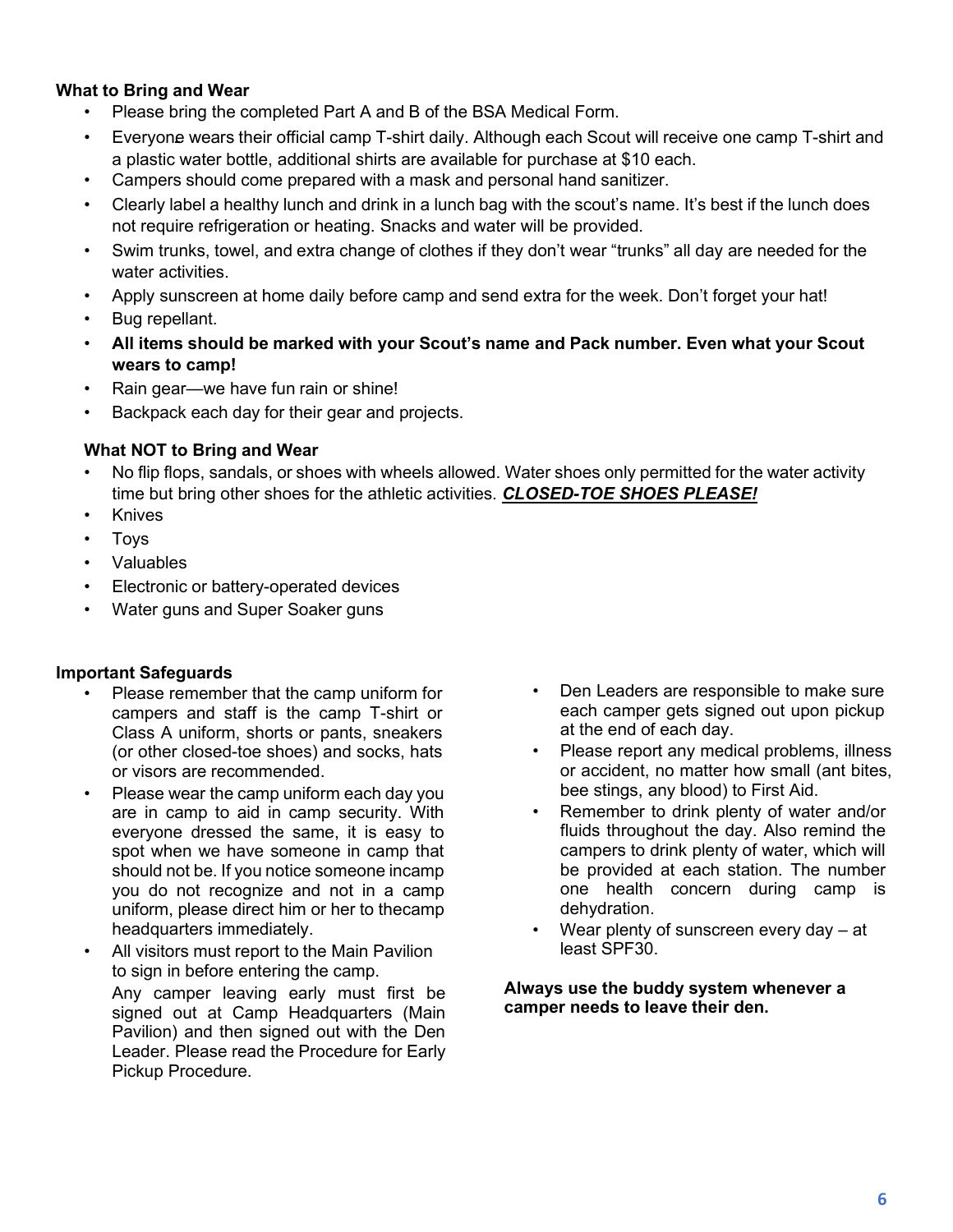# <span id="page-6-0"></span>**Cub Scout Day Camp Rules and Code of Conduct**

- HAVE FUN!
- Check-in/Pick-up: Scouts must be signed in and out daily. We ask you to be prompt so that our volunteers are not asked to stay longer than they have agreed to do. Cubs must request permission from their den leader before they leave their den. This includes when they leave at the end of the day. A cub will leave the camp area only in the company of those authorized to pick them up. When they are dropped off, the cub will go straight to their den area and check in with the den leader.
- The camp director must approve any cub leaving camp any time camp is in session. This includes any time between opening ceremony and camp dismissal. The cub parent must provide written authorization to release the child to anyone other than the registering parent.
- Cubs will always wear their name badges while in the camp area. They will return them to the den leader at the end of the day before they leave.
- No fighting, teasing or name-calling. Scouts must always be respectful to others. Cubs will be respectful and mindful of the feelings, safety, and property of their fellow Cubs.
- Cubs will be respectful towards all adults, staff members, and visitors
- Proper language will always be used (improper language is the use of foul, profane or abusive language). All leaders will be addressed by their proper name or camp name.
- Camp uniform must be worn daily. (Extra shirts can be ordered in advance for \$10 each)
- Cubs will always wear closed-toed shoes and socks. Sandals are not authorized.
- The **Buddy System** is always in effect. The den leader will assign buddies on the first day of camp. Buddies always stay together: this includes going to the camp health officer, restroom, and time-out. A camp staff member may allow a cub to leave their buddy such as when a buddy must stay at the Medical Station or leave early. Know where your buddy is always. The buddy system should always be followed.
- No tree climbing.
- No cub scout may carry a knife! Please leave their knives at home. Knives can only be used in activity areas and they will be provided if required.
- Cubs will not carry matches. They will be provided if required for any activity.
- Cubs will walk while in the camp area unless required to run as part of an activity.
- The only time a cub will throw an object in camp is as part of a supervised camp activity.

Repeated violation of this code will lead to time-out, a note home, and possible dismissal from camp.

#### **Warnings**

Anyone not obeying the rules will be:

| First Time: Handled by Den or Station Leader |
|----------------------------------------------|
| Second Time: Handled by Camp Director        |
| Third Time: Sent Home for the Day            |
| Fourth Time: Asked not to return             |

#### *As always, our goal will be to have a safe fun camp for all scouts, siblings, and leaders! Thank You all for your involvement.*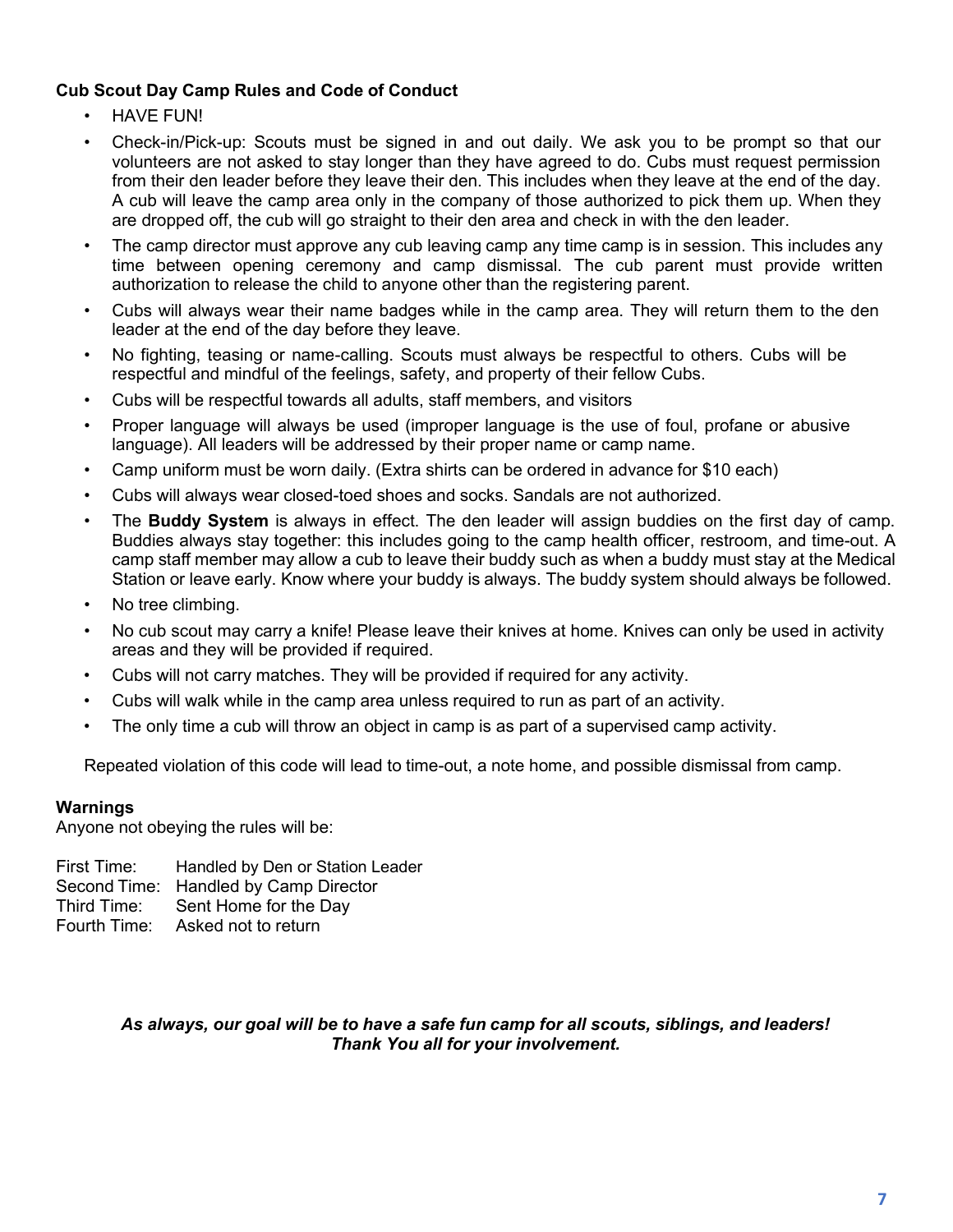#### <span id="page-7-0"></span>**Camp Staff**:

There are not any paid staff members at our Day Camp. Each one is a volunteer! Treat them with respect! Each Pack is required to provide volunteers (21 years or older) for each day of the camp for each group **of five or less Scouts.** This ratio is a required minimum set by the National office of the Boy Scouts of America. You can split the days among volunteers, if necessary, to cover the days; but please remember that only FULL TIME volunteers will receive the discounted camp fee and free shirt. Full-time staff members benefit the success of the camp! A sense of security and safety is important to the Scouts and us.

**Everyone in attendance must complete Part A and B of the BSA Medical Form** found on the council website [www.gulfstreamcouncil.org. S](http://www.gulfstreamcouncil.org/)couts cannot be dropped off on Monday without a form on file. This is for the safety of all. Please be sure to review and sign the medical release on Part A. In addition, in case of emergency, your child may need urgent care. If it is a life or death situation, medical care is always provided. However, in cases that is not life-threatening, but when your child may be uncomfortable or in pain and, your child will have to wait for your actual arrival for proper care. Although you will be immediately notified in case of injury, we put the highest priority on the care of your child. In order to avoid any delay, we ask that you sign and notarize the "right to treat" permission slip located on the medical form.

#### **Adults- we need your help to provide a quality camp.**

Our camp is 100% staffed by volunteers—that meanswe *WANT* to be here! All volunteers must complete online Youth Protection Training and Weather Hazards Training at [www.myScouting.org](http://www.myscouting.org/) and provide their certificate of completion and expiration date. If you have completed other useful trainings/certifications, please provide a copy as well (First aid/CPR; special needs experience, etc.). Please make sure to fill out the volunteer registration form online (no fee).

### **Staff Training**

All volunteers will be provided with training prior to the beginning of camp. Whether you volunteer for the full week, or just a day, you must be present for the training. As stated above BSA required training must be completed online at [www.myScouting.org.](http://www.myscouting.org/) Morning refreshments maybe served. Please note: Registration for this activity includes permission for Gulf Stream Council to use voice and/or photographs of participants in news coverage or similar projects approved by the Boy Scouts of America.

#### **Staff Introduction**

Welcome to the Cub Scout Day Camp! Thank you for donating your time and energy to help our Cub Scouts continue to experience the best the program the Gulf Stream Council has to offer. Remember, staff membership is a privilege which carries certain responsibilities. A thorough understanding of camp policies and operations is essential to the successful operation of the camp.

**All staff members will have a daily pre-camp meeting from 8:15 a.m. to 8:25 a.m**. We will use this time to discuss the schedule for the day, review any changes that have occurred, gather our gear for the day's events, meet staff members that may have just joined us, and discuss any problems that may have arisen. Den leaders must be in place and ready to go prior to the arrival of the first campers at 8:30 a.m.

The success of the camp is greatly dependent on how well organized you, the day camp staff is. Regardless of your staff assignment, our mission is to maintain a safe and fun experience for the scouts and to ensure proper adult coverage for all areas. Our camp theme is *Wild, Wild West*. We will be highlighting this theme during the week. Any knowledge you have of the area will work well in your participation during the week. It is our desire to incorporate as much learning, in a fun way, about the theme as is possible.

We hope you enjoy your role as a leader to these brave, adventurous scouts. Although the days may be hot and long, the memories that you are giving these boys and girls will last a lifetime. If you have any problems or concerns, please contact **the Camp Director** immediately. We are here for you and the scouts. No problem is too small! We want to provide a safe, fun camp for campers and staff.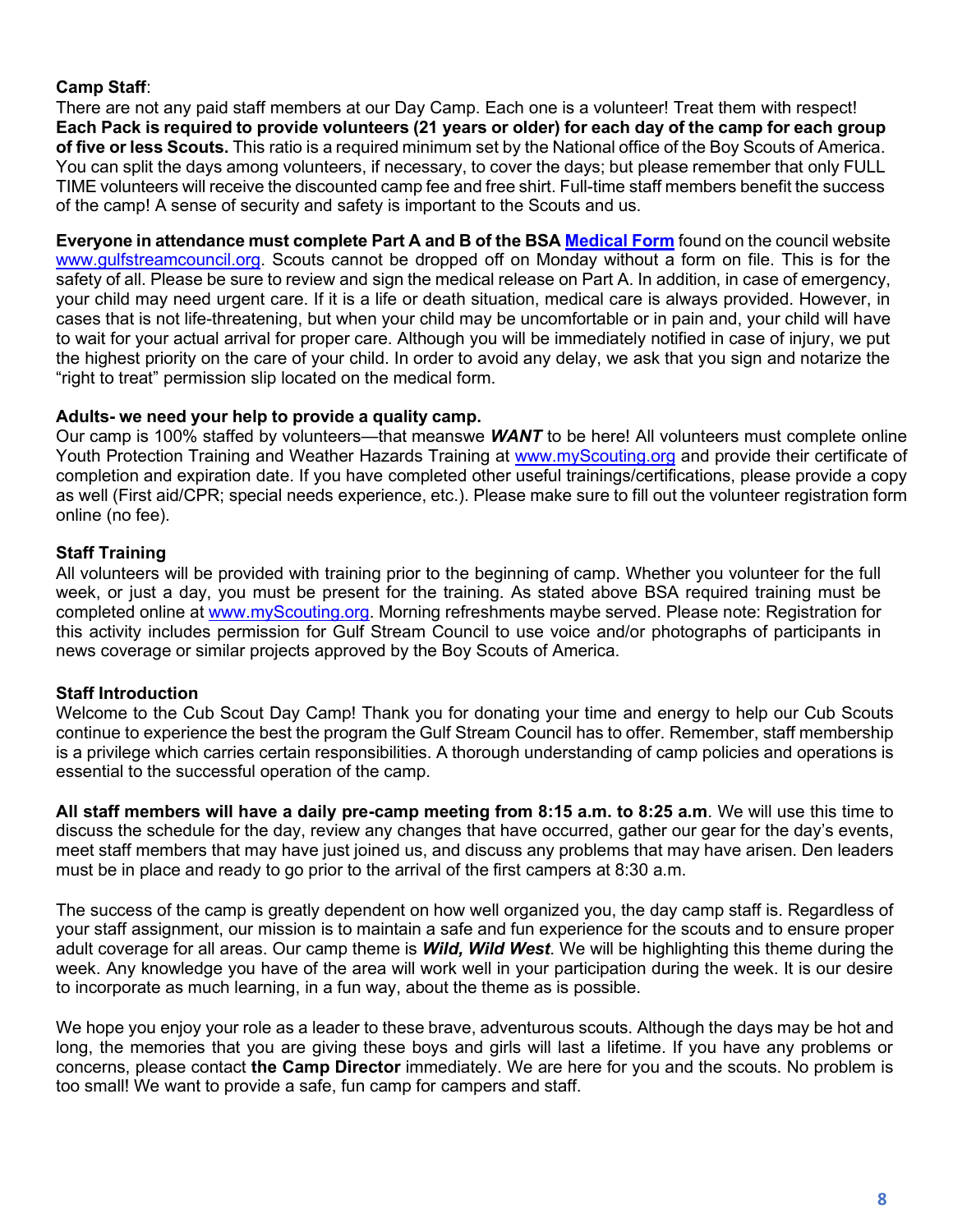The following are the qualities that make a great day camp leader:

- **Maturity Competence**
- **Patience**
- **Commitment**
- **Imagination**
- Agreeable Personality Sense of Humor
- Understanding of Boys' and Girls' Needs

# **Staff members are to be someone:**

- ☐ who offers scouts choices
- $\Box$  who asks questions
- ☐ who encourages Cub Scouts

# **When talking with kids:**

Please say…

- $\Box$  Let's keep it moving so we can do as many fun activities as are possible.
- $\Box$  Listen carefully so you'll know what to do next.
- $\Box$  Stay with the den; we need your help in this activity.
- $\Box$  That's a unique way of doing things! How did you think of that? Let's try it this way.
- $\Box$  It's important that we all follow the directions and work together as a team.
- ☐ Please move over here so you can see better.

# **Den Leader Responsibilities**

- Attend daily morning and afternoon staff meetings.
- Arrive early enough each day to set up your area before the campers in your den arrives.
- On the first day assign buddies and record on sheet in the den leader's packet.
- Take attendance at the start of each day. The camp director or designee will check with you on attendance after opening.
- Do a head count upon arriving at each program area and follow posted procedure for lost camper if count is incorrect.
- Go over the schedule with the cub scouts at the start of each day.
- Hand out and maintain control of nametags.
- Have your dens ready for opening ceremonies by 8:40 a.m.
- Escort den from station to station. Encourage singing and games as you move from area to area.
- Assist in activity areas as needed so campers make the most of the opportunities available.
- Help campers with songs or skits for opening or closing ceremonies. Den skit/song skits will be performed throughout the week. Check the schedule for your den's assigned performance time. These skits/songs allow the scouts to grow and show their creativity.
- Be concerned with camper safety. Prevent such dangerous actions as rock throwing, shoving, walking barefoot, etc.
- Execute emergency and evacuation procedures if and when necessary.
- If minor first aid is needed, escort Cub Scout and their Buddy to camp health officer after the rest of the den has been taken care of. For major emergency follow posted procedures.
- Maintain control of the den. Report any problems you cannot handle to the Camp Director.
- Check each camper in and out of camp each day. If you must leave before all of the campers have left, notify the camp director or designee so the camper can be placed under another leader's custody.
- Observe and recognize Scout-like behavior.
- Use the Scout Sign so you don't have to yell at the scouts.
- Relax and have a good time!!!
- Adaptability
- Good Appearance
- Sense of Responsibility
	- Positive Attitude • Role Model

• Tact

**Compassion** 

#### **Staff members are not to be someone:**

- $\Box$  who makes all the decisions
- $\Box$  who gives all the answers
- $\Box$  who yells at the campers or puts them down

Please don't say…

- $\Box$  Stop talking and get back to work.
- $\Box$  Be quiet and listen!
- □ Don't run around!
- ☐ You're doing it wrong!
- $\Box$  Don't do that!
- $\Box$  Stay out of that area!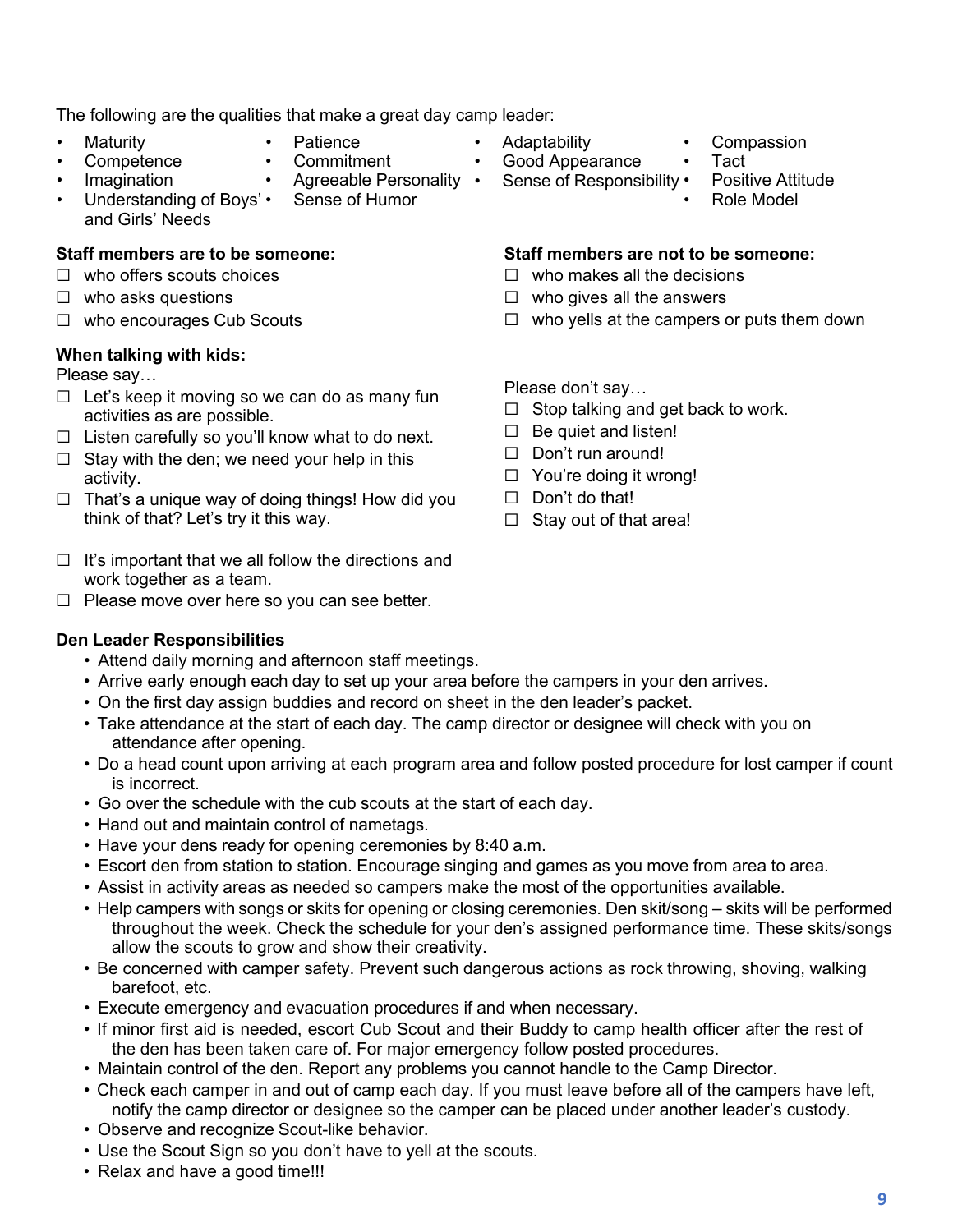## **Activity Leader Responsibilities**

- Attend daily morning and afternoon staff meetings.
- Arrive at camp early enough each day to be certain all supplies and equipment needed for that day's activity are at your station and prepared for use before the first group of scouts arrives.
- Develop an interesting and entertaining way to present your activity. If you need creative assistance, contact the program director.
- Thoroughly review (and test if possible) the activity you will lead prior to running the activity.
- If you are leading a sports activity, please review all the information to make sure all the requirements are adequately covered.
- Organize the campers as soon as they arrive in your area and get them started on the activities as quickly as possible. Demonstrate or show the campers a sample of the activity and assist them as needed.
- Encourage den leaders to help their scouts at your station.
- Keep the campers in your activity area until the end of their session. Do not permit them to wander off in the middle of the session.
- Encourage sharing, fair play, sportsmanship, and politeness among both scouts and leaders.
- Watch the clock! Camp will run smoothly if we all stay on schedule.
- Help the program director by providing an accurate record of achievements and electives scouts earn.
- Break down the station daily and store equipment and supplies in our storage container.
- Accept other responsibilities as assigned by the camp director.
- Be aware of emergency and evacuation procedures.
- Have a good time. If you don't the scouts won't.

#### **Support Leader Responsibilities**

- Attend daily morning and afternoon staff meetings
- Arrive at camp early enough each day to be certain that you can assist in the area you are assigned.
- If you are working with crafts, know your craft prior to assisting the campers in the assembly of theirs.
- If you are working with a belt loop activity, know the belt loop requirements.
- Encourage sharing, fair play, sportsmanship, and politeness among both Scouts and Leaders.
- Watch the clock! Camp will run smoothly if we all stay on schedule
- Be aware of emergency and evacuation procedures
- Although the discipline of other dens is not your responsibility, if you observe a major infraction of the camp rules, you are expected to either intervene or notify the camp director immediately.
- Have a good time. If you don't, the scouts won't.

### **Den Chief Responsibilities**

- Help set up in the morning.
- Assist den leaders with making sure all cub scouts have a buddy.
- Either lead or follow the den line (whichever the den leader prefers).
- Lead songs while walking/den times.
- Build den spirit with songs, yells, etc.
- Have games/songs/activities ready when you have to wait.
- Help den with flag ceremony.
- Help the scouts at each activity station. Assist the activity leader as needed.
- Be an example to cub scouts.
- Observe scout-like behavior.
- Escort cub scouts to first aid if needed. (Note: allowing injured cub and their buddy and one Scout to escort injured cub will still maintain two-deep leadership at the den.)
- Aid in passing out camp recognition.
- Be a good sport and be prepared.
- Help put away equipment before leaving in afternoon.
- Have a good time and smile. Don't forget, the scouts are watching you.

Remember, as a den chief, you are a leader. Set a good example for the cub scouts and remember the Scout Law. You are not here to play or participate in activities or crafts. Lunch time is free time for den chiefs.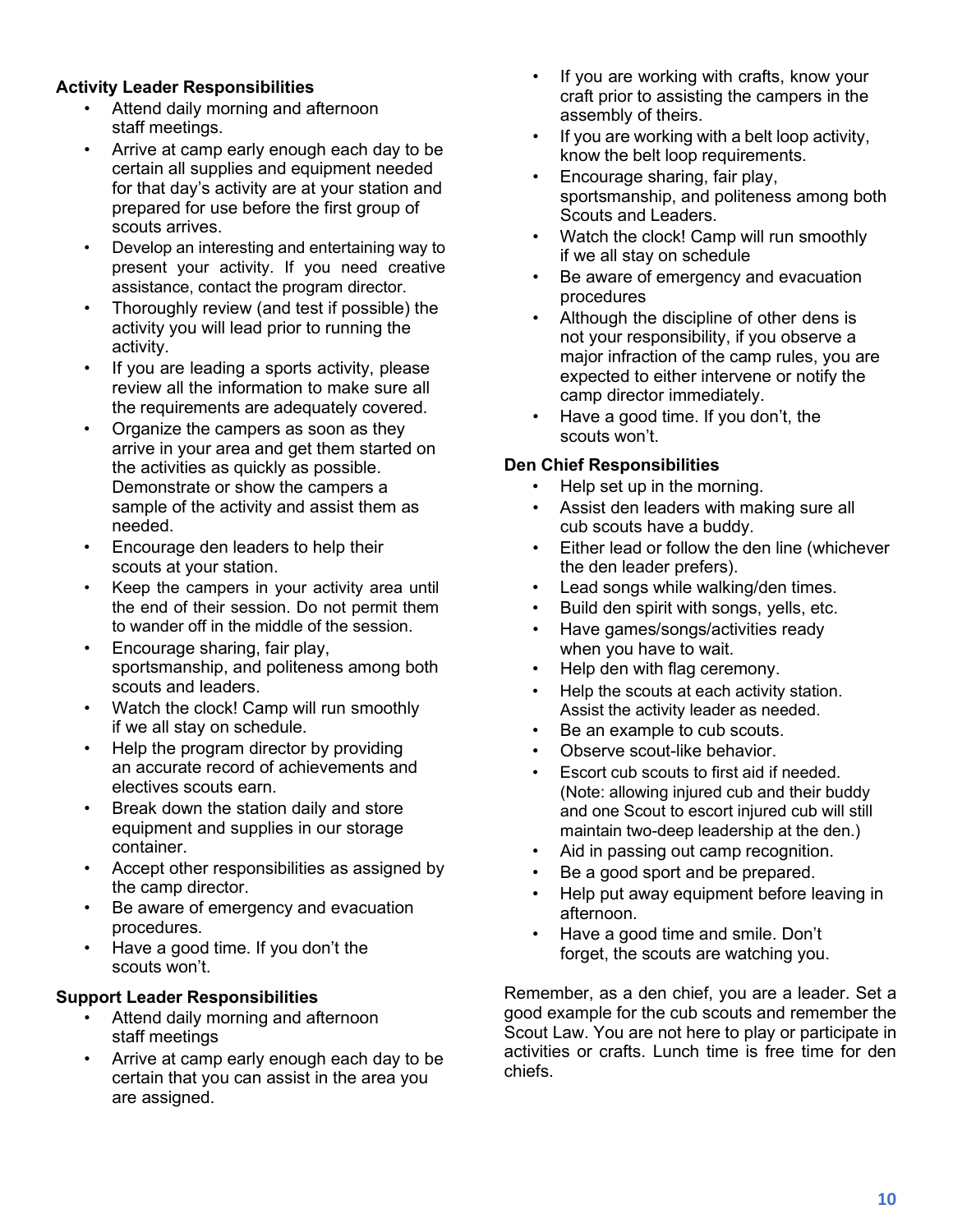#### <span id="page-10-0"></span>**Sibling Den Leader Responsibilities**

- Be responsible to, and follow directions of, the camp director.
- Under the guidance of the program director, use a planned program of age-appropriate activities to safely entertain non-scout children of volunteer parents at camp.
- Attend planning meetings, as requested, to become familiar with the planned activities, games, crafts, etc.
- Arrive at the sibling area to assist with set-up before the scouts arrive each day and assist with breakdown and cleaning up after camp.
- Supervise, assist, and encourage the children in your care as they play.
- Sign children in and out and follow all attendance procedures.
- Escort the children, outside your designated area, with another staff member with you to the afterlunch program, if the activity is age appropriate.
- Encourage the children to drink plenty of water throughout the day.
- Report any behavioral problems, incidents requiring First Aid, or situations requiring summoning the parent from camp, to the tot-lot area, to the camp director immediately.
- Relax and have fun with the kids.

### **Emergency Plan**

#### **Procedure for Intruders**

If someone on camp property is not in the official uniform and/or not checked in at camp headquarters, the camp director needs to be informed immediately. All staffers who notice a noncamper on the grounds should send their den chief or assistant den leader up to the headquarters immediately to have someone notify the camp director about where the person is. The director will approach the intruders(s) and if they have no purpose associated with camp (not a lost parent or relative), will deal with the situation accordingly.

Under no circumstances should anyone other than the Camp Director approach the intruder.

#### **Emergency Signal**

An emergency signal, 2 long blasts of an air horn repeated twice, will sound in case of emergency.

Upon hearing the emergency signal, please gather at the camp headquarters. The Scouts will then line up by dens and within the dens, assure everyone's presence. This includes all program personnel and the Den Leader. The den leader must state whether their entire den is present and accounted.

#### **Lightning Storms/Severe Storms**

In the case of inclement weather involving lightning, move immediately to the main pavilion. *DO NOT* go under the canopies as they have metal poles. All campers must stay clear of elevated places or under trees where lighting is most likely to strike. The Scouts will sit together by dens and, within dens, by the buddy system to assure everyone is present. This includes all program personnel and the Jr. Wranglers group. The den leader must account for their entire den.

#### **Lost Camper Plan**

- Once it has been determined that the camper is not with their group and is nowhere in the general area of the group:
	- O Immediately notify the camp director.
	- O If the camp director is not available, go to the program director, or other "second in command".
- The camp director secures the services of two or three staff members to serve as runners or messengers. Give them the campers' name and any other identifying information, and have them do the following (aided by program area staff):
	- o Do a buddy check and check each program areas, especially waterfront territories. (Most lost campers will be located in area checks.) Check the trading post area – inside, outside, all around. Bathrooms – inside and all around. Cars, camp vehicles – inside, under.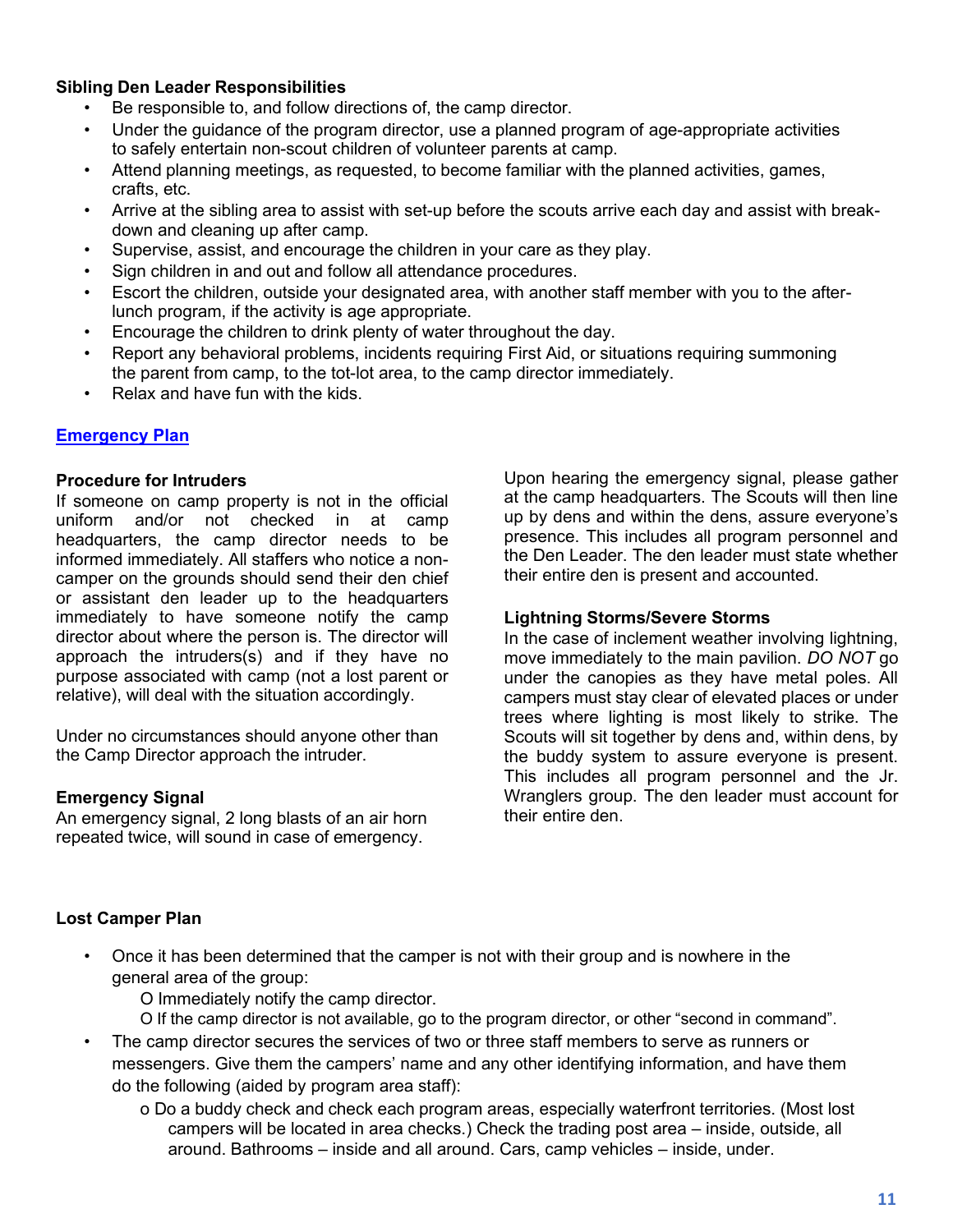- o If loss occurred when moving from one program area to another and the possibility of taking the wrong trail is likely, have someone check the ways to the other program areas.
- o Check sports field areas that might attract campers.
- o Have the staff check each den with the den leader.
- Interview the den leader. If general area checks fail to turn up the camper, get the leader in charge of the campers' den to determine the following:
	- o Was the camper subjected to or threatened with disciplinary action at camp or at home? (If so, this is not the time to discuss it.) Did other den members subject the scout to teasing or harassment?
- Try to determine whether this is a voluntary or involuntary loss.
	- o Involuntary: ▪
		- Unlawful custody resulting from a divorce action and the scout leaves with the parent without telling anyone.
		- The scout climbed in a vehicle that left camp, whether a camp vehicle or a private car or bus.
	- o Voluntary:
		- Is the scout a chronic wanderer?
		- Is the scout a chronic runaway?
		- Could the scout have taken a wrong trail and gotten lost?
		- Has the scout shown attraction to some nuisance area?
- If the camper has not turned up by now, it is time to go to the next level of procedure.
	- o Gather all the dens for a POW WOW or other previously selected activity while the following steps are taken.
	- o Notify the Scout Executive and Staff Advisor and, if possible, your District Executive. The District Executive can be of assistance because of their knowledge of the area.
	- o Using all available staff and a camp map, which should be divided into sectors, have the staff search the entire sector in which the camper was last seen. The staff should work in a line; close enough to see the next person plainly. Check everything - on top of something - under something.
	- o Notify parents. Determine whether there are problems at home. Was there a problem in getting the campers to attend? Maybe he went home
	- o Notify the local law enforcement agency at the discretion of the Scout executive. Where campgrounds are bounded by land served by park rangers or the forest service, they must be notified in addition to law enforcement officials.
- The following factors could require that authorities be notified at an earlier point in the procedure:
	- o Health diabetes, epilepsy
	- o Weather impending storm
	- o Time of day close of daylight
- The camp director's duties are to:
	- o Stay near the phone
	- o Stay in one place
	- o Direct operations
	- o Continue the staff search until the camper is found or a large-scale search is mobilized.
	- o Refer all media contacts to the Scout Executive; issue all statements to the media through one authoritative source, either the Scout Executive or the Council President.
	- o Camp Staff does not issue any statements to the media. Direct all inquiries to the Council office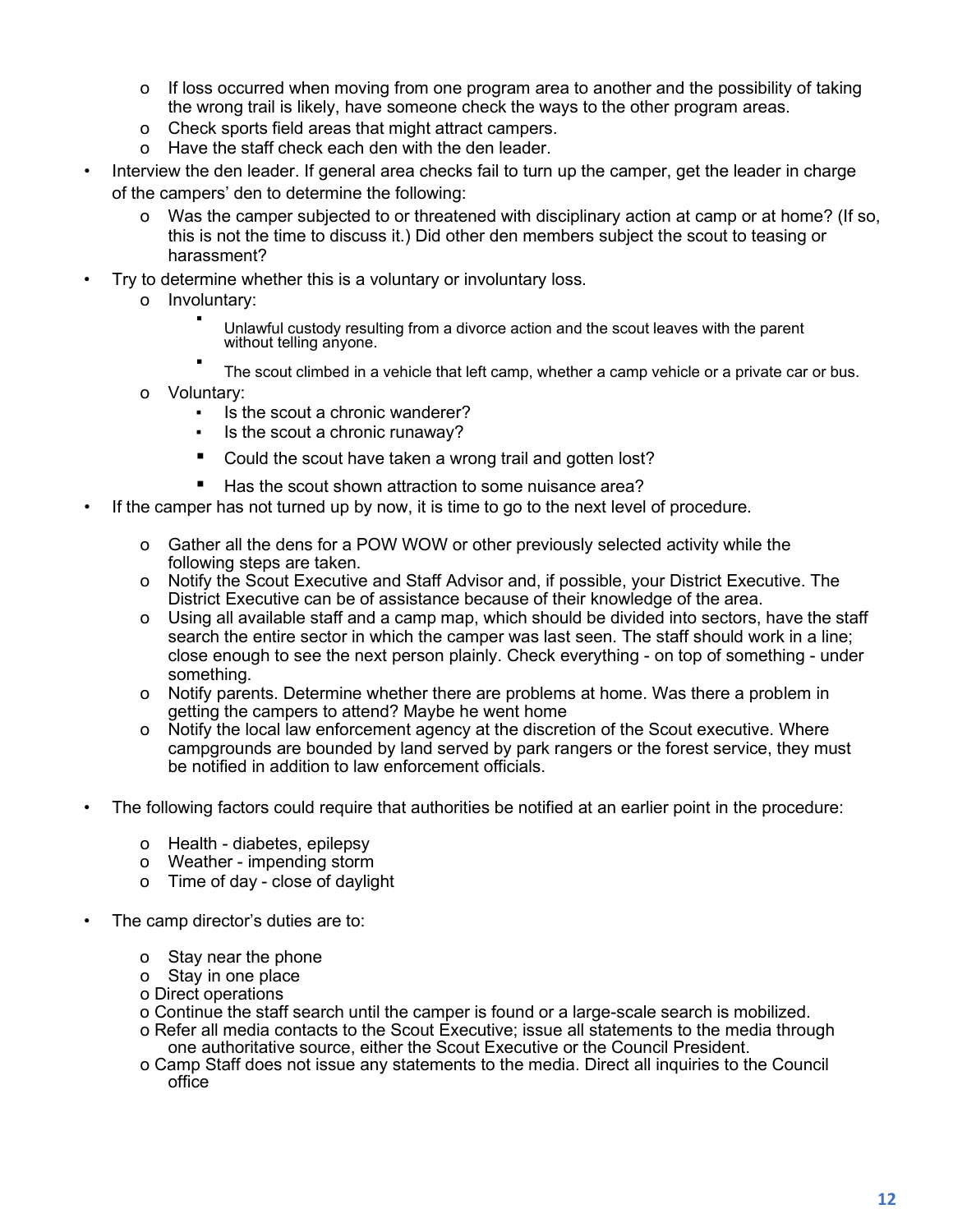# <span id="page-12-0"></span>**Action Plan for Accident or Illness**

- Immediate Action
	- o Of utmost importance is the proper care of the injured or ailing individual. **Contact the medical officer immediately to supervise the care, treatment and/or transportation of the injured party.**
	- o In cases involving lack of breathing or shortness of breath, severe bleeding, or internal poisoning, capable and trained first-aiders should apply their skills to control or assist in the immediate recovery process.
	- o Alert the local hospital and provide the essential information related to the injury, accident, or illness.
- Arrange transportation to the hospital.
- **Local Notification** 
	- o Get all the facts, including names and statements from all witnesses.
	- o If a person other than the Scout Executive (or their designated representative) is the first to receive the information, contact the Scout Executive and Staff Advisor before any further steps are taken. Give the Scout Executive and Staff Advisor as much of the following information as possible.
		- When? Date and time of day.
		- Where? Give the specific location, including the address and community if possible.
		- What? Nature of the accident or illness.
		- How? If known  $-$  for example, swimming, boating, and hiking.
- Notification of the next of kin or nearest relative is the sole responsibility of the Scout Executive (or their designated representative).
- Notify local authorities as dictated by the situation (police, sheriff, fire authorities, coroner, medical examiner, etc.).
- Complete procedures are listed in Report of Serious or Fatal Accidents and Illnesses. No. 19-147. The camp director has a copy and is the only person in need of one.

# **Fire Drill Instructions**

- A fire in an activity area is to be reported immediately by the director of that area.
- At the beginning of camp, each camper will be assigned a buddy and instructed to know their buddy's name.
- Each camper will be informed about the fire signal and the place to form in line with their buddy. Campers will be told to stand alone in line if their buddy is absent, and not to take <u>a</u>nother partner.
- The den leader will devise a quick method for checking the presence or absence of campers.
- Fire extinguishers will be kept in a specified place.
- Den leaders, program director and other key adult staff members will be instructed on fire fighting.
- The den leader will have campers form buddy lines at the entrance to the activity area. Take a quick, thorough, "presence" check. Await the messenger to inform you of the route by which to leave the camp.
- Den chiefs will search the immediate area for missing campers (check bathrooms, etc.) and get them into line.
- If all campers are present, the den leader will lead them out of camp with the den chief following at the end of the line.
- If any campers are missing, the den leader will remain to find them and lead them out of camp to join their group.
- After all campers and staff are accounted for, staff members will report to the camp director for fire-fighting or further instructions.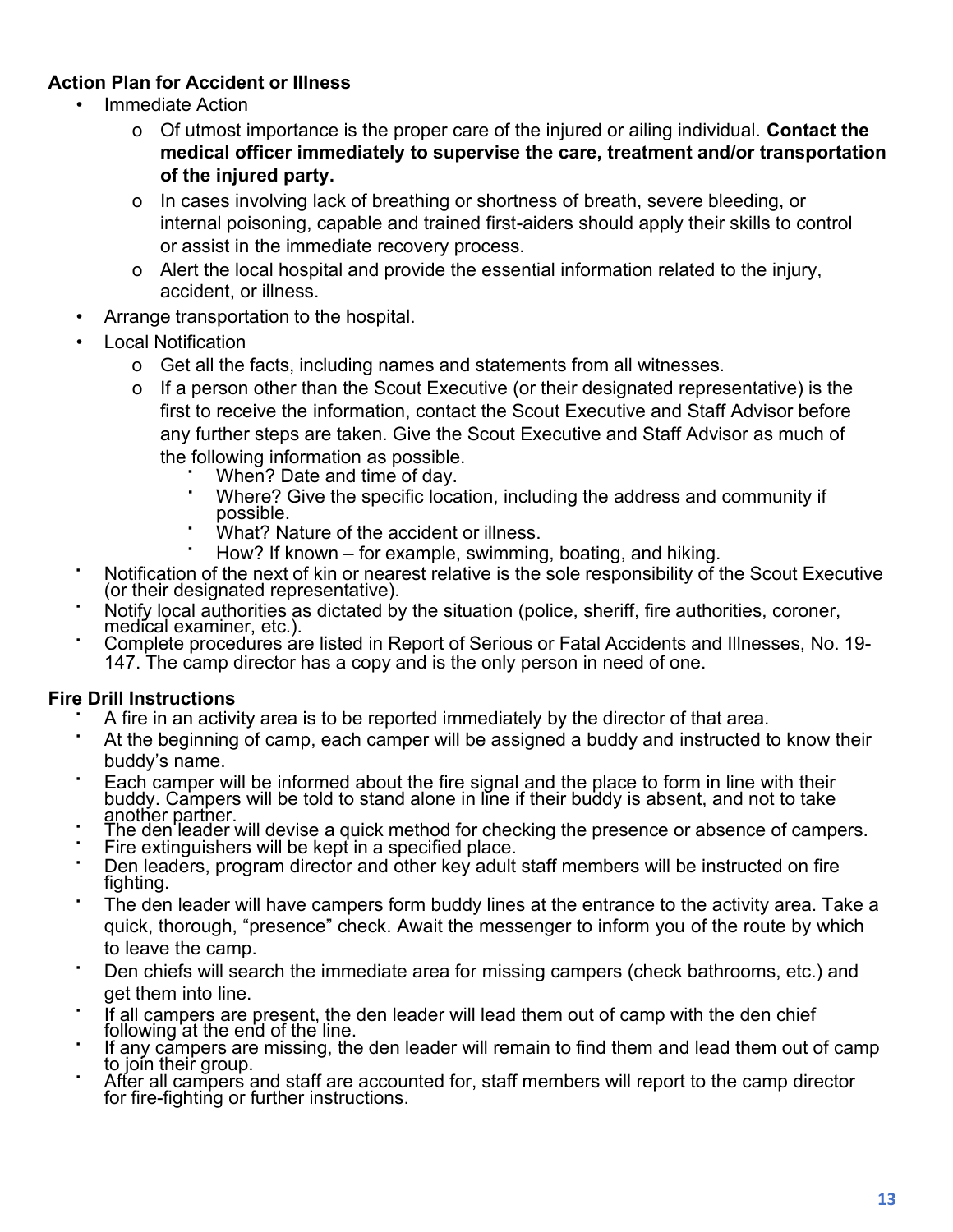#### <span id="page-13-0"></span>**Resources**

# **Directions to Camp**:

#### **Everglades: IBEW Local 728 WPB**

4620 Summit Blvd, West Palm Beach, FL 33415

From I-95: Exit West on Southern Blvd (exit 68) / turn South (left) onto Kirk Rd / turn West (right) onto Summit Blvd / take first left after S Military Trl into parking lot.

Kris Hanson, **EG Director**, [hansonk7405@gmail.com,](mailto:hansonk7405@gmail.com) 561-951-7002 Tonya Morgan, **EG Program Director**, [tonyamorgan09@gmail.com,](mailto:tonyamorgan09@gmail.com) 931-801-8507

### **Treasure Coast/Indian River: Camp Ahbalufa**

3548 Selvitz Rd, Fort Pierce, FL 34981

From I-95: Exit W Midway Rd in Port St. Lucie (exit 126) to Glades Cut Off Rd / turn right on W Midway Rd (signs for US-1) / turn left on to State Hwy 709 / Glades Cut Off Rd / turn left onto Selvitz Rd.

Jade Cyr-Hoke, **TC/IR Director,** [pack479cubscout@gmail.com,](mailto:pack479cubscout@gmail.com) 561-248-5554

### **Sailfish/Lighthouse: Tanah Keeta Scout Reservation**

8501 SE Boy Scout Rd Tequesta FL 33469

From I-95: Exit East on Indiantown Road / turn North (right) onto Island Way / turn North (right) onto SE Country Club Drive / turn West (right) onto Boy Scout Road. Parking lot is at the end of the drive.

Michael Sauble**, SF/LH Director,** [msauble99@yahoo.com](mailto:msauble99@yahoo.com) 772-341-5008 Wayne Bartnick, **SF/LH Program Director**, [wayne.bartnick@gmail.com,](mailto:wayne.bartnick@gmail.com) 561-719-2515

# **Gulf Stream Council Director of Camping**

Alec Connolly, [Alec.Connolly@lflmail.org,](mailto:Alec.Connolly@lflmail.org) 772-260-6796

# **Day Camp Staff Advisor**

Tiffany Brown, Tiffany.BrownSmith@scouting.org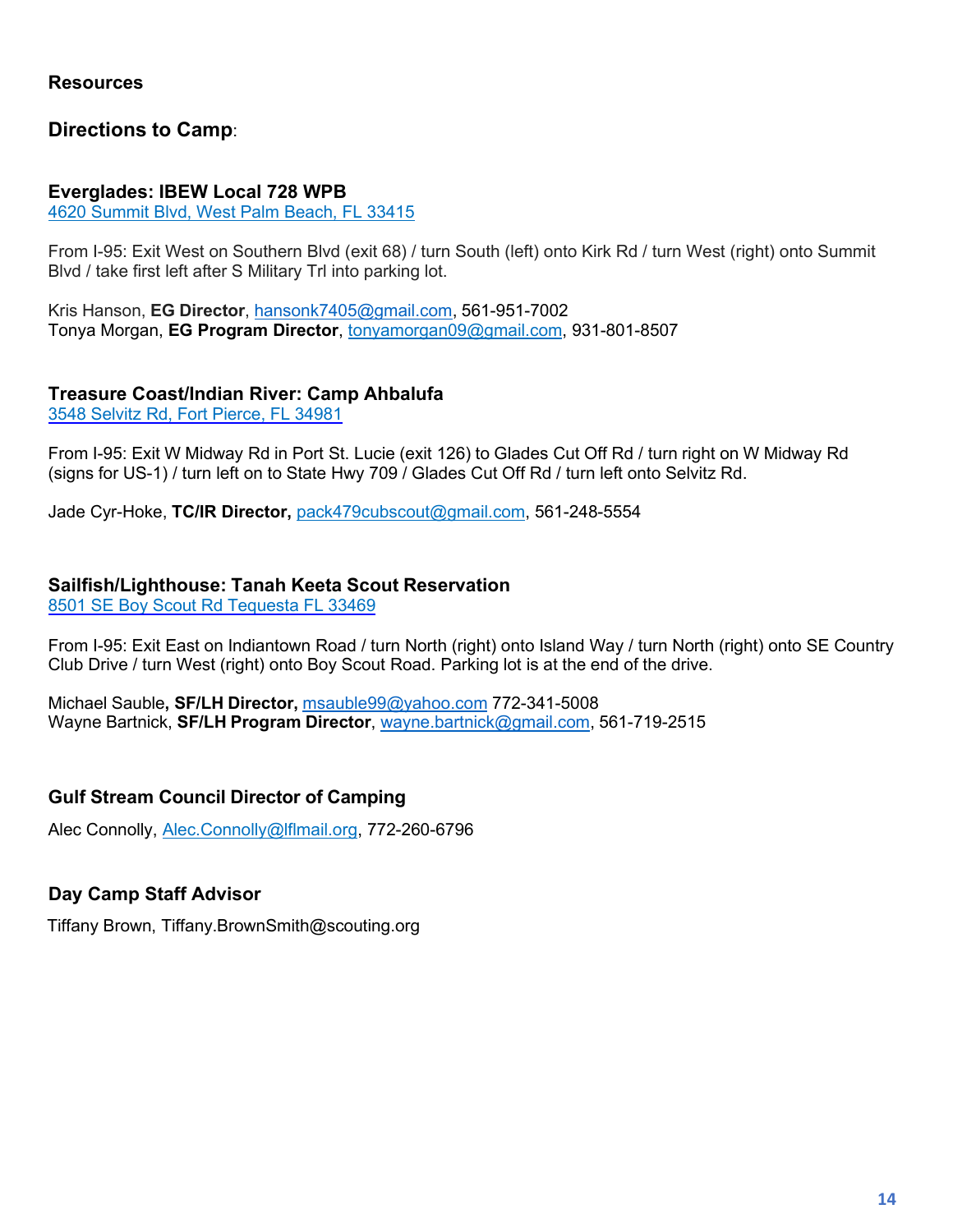#### **Code of Ethics for Volunteers**

As a volunteer, I realize that I am subject to a code of ethics similar to that which binds the professionals in the field in which I work. Like them, I assume certain responsibilities and expect to account for what I do. I will keep private matters confidential.

I promise to volunteer with an attitude of open mindedness; to adhere to all of the procedures I learned in training; to bring to it interest and attention. I realize that I have many assets that my co-volunteers may not have and that I should use my assets to complement the program. I also realize that I may lack certain assets that my covolunteers may possess and agree to not let that fact make me feel inadequate in any way. I will endeavor to develop a good teamwork environment with all of my co-volunteers.

I plan to best serve the activity for which I have volunteered and to offer as much as I am sure I can give, but no more. I realize that I must live up to my promises and therefore, will be careful that my agreement is so simple and clear that I cannot be misunderstood.

I believe that my attitude toward volunteer work should be professional. I believe that I have an obligation to my work, to those who direct it, to my colleagues, to those for whom it is done, and to the public.

I believe that each staff member must live by the Scout Oath and Law. Since the staff members act in lieu of parents while the Scout is at camp, I understand that I must conduct myself in a manner which presents a good example, and which leads the campers to respect me and to behave properly. I promise that my language, manners, and conduct will be correct at all times.

Since it is my desire to contribute all that I can to the development of each camper's character, I accept this code and subscribe to the conduct it portrays for the entire time I am at camp.

Signature:

Name Date:

Camp Position: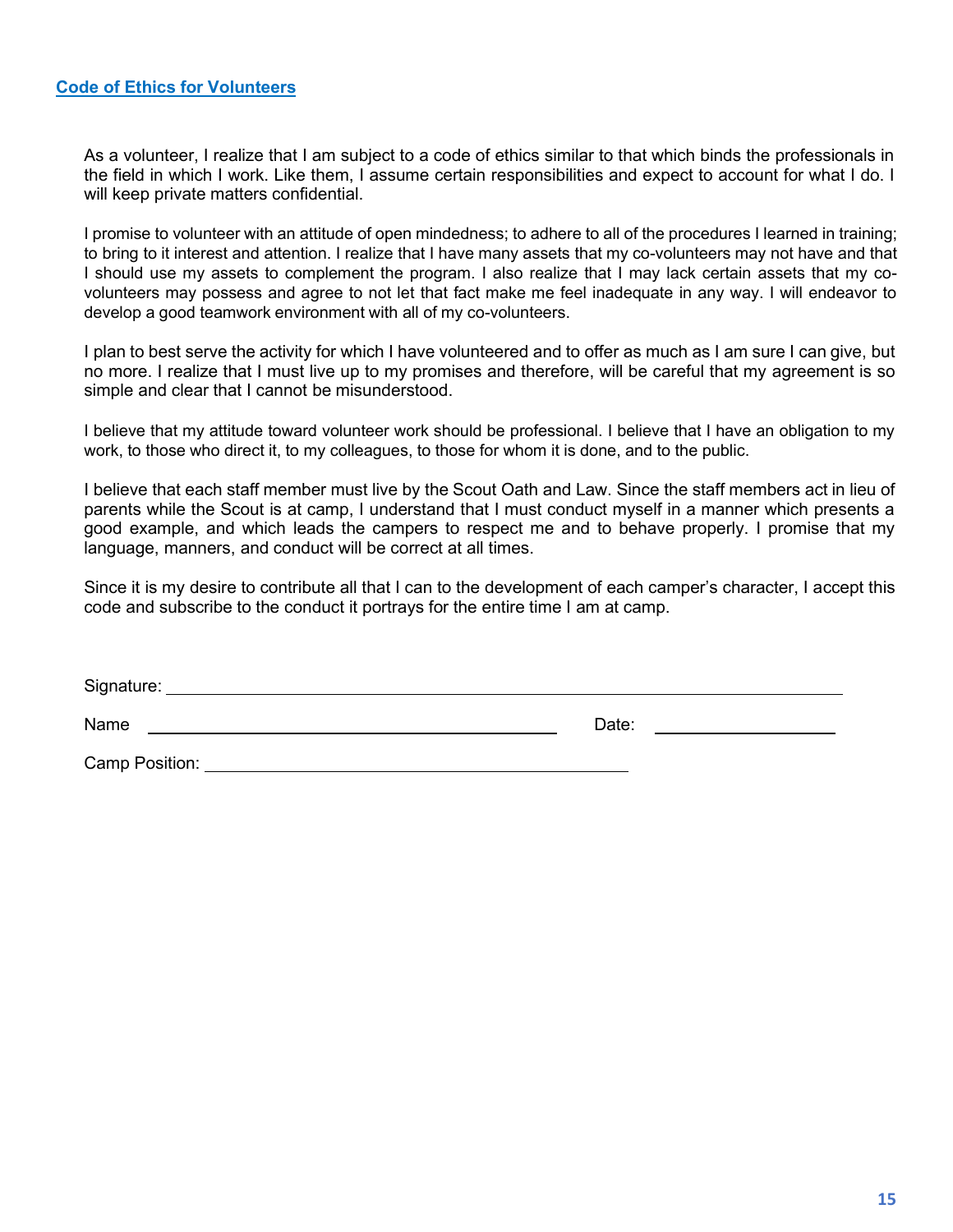## **Staff Agreement**

| Name:<br>a sa bagaimar a ta 1970. An t-aistean an t-aistean an t-aistean an t-aistean an t-aistean an t-aistean an t-ai             |         | $Pack/Trop # \_\_\_\_\_\_$ |
|-------------------------------------------------------------------------------------------------------------------------------------|---------|----------------------------|
|                                                                                                                                     |         |                            |
| Address:<br><u> 1980 - Jan Samuel Barbara, martin a shekara tsara 1980 - An tsara 1980 - An tsara 1980 - An tsara 1980 - An tsa</u> |         |                            |
|                                                                                                                                     |         |                            |
|                                                                                                                                     |         |                            |
| Home Phone:                                                                                                                         | E-Mail: |                            |

This staff agreement pertains to the voluntary service of your time for a total of days of *Cub Scout Day Camp*.

You are dedicating your time to work at (check all that apply):

- ☐ **Treasure Coast: Camp Ahbalufa from June 13-17, 2022** 3548 Selvitz Rd, Fort Pierce, FL 34981
- ☐ **Everglades: IBEW Local 728 WPB from July 18-22, 2022** 4620 Summit Blvd, West Palm Beach, FL 33415
- ☐ **Sailfish/Lighthouse: Tanah Keeta Scout Reservation from July 18-22, 2022** 8501 SE Boy Scout Rd Tequesta FL 33469

Camp hours for staff are 8:00 a.m. to 5:00 p.m. The daily pre-camp meeting will begin at 8:00 and staff will be needed to assist in the setup of camp prior to the arrival of camp attendees. Staff cannot leave camp until after the post-camp staff meeting each day unless other arrangements are made with the director.

The official camp uniform for staff is the camp T-shirt, shorts or pants, with sneakers and socks. If you cannot wear your camp t- shirt, you will be allowed to substitute for a Class "A" uniform or an appropriate Class B shirt.

Staff may not leave the campgrounds during camp hours without first informing the camp director in advance, so that arrangements can be made to have another staff member assume your responsibilities. In case of emergency or illness, which will prevent you from attending camp the next day, you must contact the camp director.

**If you're an Adult Den leader** in charge of your den, the management and discipline of the den is your responsibility. You must account for each camper at all times. You must discharge campers only to the authorized adult on record. You must make sure you remain organized and ensure that your den arrives to the designated activity of each rotation on time. It is imperative that you stay with your den at all times, with the exception of emergencies. If you must leave your post for an extended period of time, you must make sure that another adult is available to cover your den until you return. If your absence is only for a rest room or other short break, the den chief will be allowed to be responsible until your return.

**If you're an Adult Activity Leader** in charge of an event, you are relied upon to run the activity for your scheduled times. If you must leave your post, you must turn your activity over to your designated second in charge. If that is not an option, you are expected to advise the program director. An activity leader and their